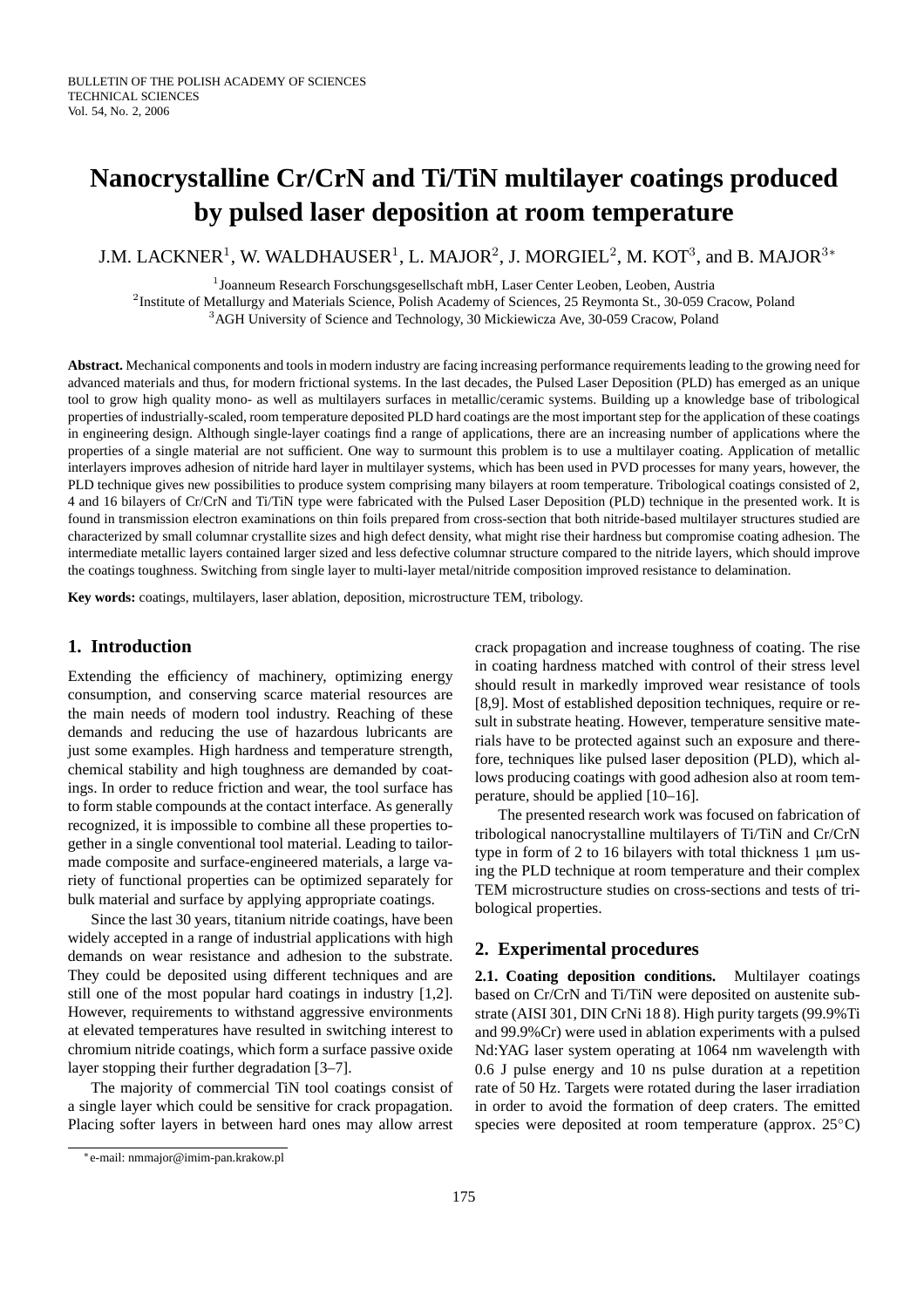onto austenitic steel substrates mounted parallel to the target surface at total pressure from vacuum ( $10^{-5}$  mbar) to 4 Pa and continuous flow of  $N_2$  of order of 30 sccm. To provide homogenous film thickness over the whole coated surface, the substrates were moved through the plasma plumes during deposition. No bias was used. The Cr as well as Ti interface layers were deposited in Ar atmosphere (99.99), while for deposition of nitrides  $N_2$  (99.99) was used.

**2.2. Coating design.** The fabricated coatings consisted of 2, 4 and 16 Cr/CrN or Ti/TiN bilayers, respectively. They were deposited using the same approach, i.e. the titanium or chromium ablation was started under low argon pressure atmosphere and subsequently at intervals corresponding to planned nitride layers, nitrogen mixed with argon was introduced. Multilayers setup is specified in Table 1.

Table 1 Cr/CrN and Ti/TiN multilayer coatings setup

| No. of bilayer | Target  | Coating properties                                    |  |
|----------------|---------|-------------------------------------------------------|--|
| 2              | $C_{r}$ | $2 \times (0.25 \mu m Cr + 0.25 \mu m CrN)$           |  |
| 4              | Cr      | $4 \times (0.125 \,\mu m \,Cr + 0.125 \,\mu m \,CrN)$ |  |
| 16             | Cr      | $16 \times (0.03 \mu m Cr + 0.03 \mu m CrN)$          |  |
| 2              | Ti      | $2 \times (0.25 \mu m Ti + 0.25 \mu m TiN)$           |  |
| 4              | Ti      | $4 \times (0.125 \mu m Ti + 0.125 \mu m Ti)$          |  |
| 16             | Ti      | $16 \times (0.03 \mu m Ti + 0.03 \mu m TiN)$          |  |

**2.3. Thin foils preparation and observation conditions.** Transmission electron microscopy (TEM) was performed on a Philips CM20 (200 kV) as well as on a JEOL EX4000 (400 kV) which were used for microstructure investigations of the cross-section of coatings. An Energy Dispersive Spectroscopy (EDS) Phoenix EDAX analyzer was used for local chemical analysis. Focus Ion Beam (FIB) or "tripod" polishing followed by an  $Ar^+$  ion milling has been applied for thin foils preparation.

**2.4. Coatings mechanical testing.** Adhesion was examined by a scratch test (Rockwell HRC penetrator). The applied scratch length was 2 mm on which load increased linearly from 0.03 N up to 30 N.

# **3. Results**

**3.1. Microstructure.** The Cr/CrN – 2 bilayered coatings deposited using Cr target in varying of Ar and N2 gas pressure exhibit a clearly defined layered structure (Fig. 1).

All investigated layers of the sample were characterized by highly defective columnar microstructure. The Cr buffer layer between the nitride layers as well as the Cr initially thin layer, working as a precursor during deposition at the onset of process, was built of slightly coarser columnar crystallites corresponding to those observed in the CrN layer. The selected area diffraction patterns acquired predominantly from the Cr buffer and the first CrN layer contained rings of diameters giving a good agreement with the Cr and CrN lattice spacing, respectively. Thus electron diffraction patterns confirm the phase identification, in the case of such thin layers for which the size of aperture was comparable with the layer thickness; some signal mixing have to be accepted. The EDS mapping (Fig. 2) not only stated that layers depleted in chromium contained nitrogen, but also indicated a raised level of oxygen in the first Cr buffer layer from the substrate. The line scan taken across the deposited layer and perpendicular to the surface was acquired at longer acquisition time than pixels in the map which resulted in increased measurement sensitivity showing the presence of chromium content gradient in the buffer layer. Coatings consisting of higher number of Cr and CrN bilayers, like 4 and 16 stacks (Fig. 3), presented generally similar microstructure characteristics as the one built of 2 bilayers. Their common most characteristic feature was manifested in much smaller width of columnar crystallites in the buffer layer. Decreasing



Fig. 1. TEM micrograph of the cross-section of 2 Cr/CrN bilayer coating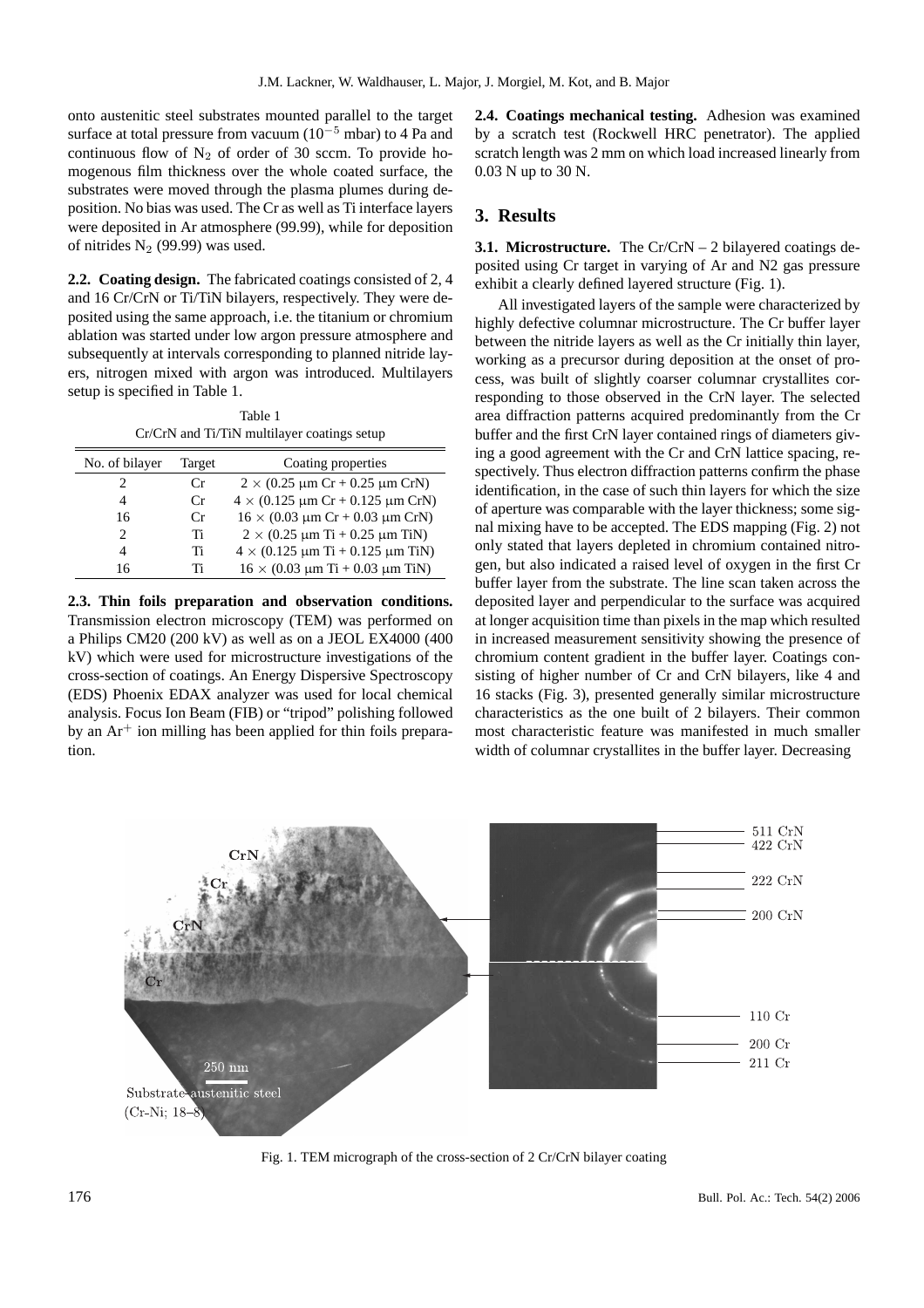*Nanocrystalline Cr/CrN and Ti/TiN multilayer coatings produced by pulsed laser deposition at room temperature*



Fig. 2. EDS maps of distribution of Cr, N, O and Fe (upper pictures) and the line scan through the 2 Cr/CrN bilayer coating thickness (nitrogen and oxygen signal was multiplied 9 and 3 times, respectively)

thickness of layers in multilayer coatings resulted in a coarser microstructure than observed in the coatings having a lower number of layers. Observations performed at relatively thin areas showed stronger and sharper diffraction contrast in all Cr layers, what might indicate that these layers were less defective than CrN layers characterized by fluctuating diffuse grayish changes. Observed higher contrast level in the Cr layers resulted probably from less defective structure. This might be beneficial due to the possibility of arresting the crack propagation and toughening the final coating.

Switching from ablation of the chromium to the titanium target at alternating argon and nitrogen gas flows allowed the production of coatings of varying number of titanium and titanium nitride layers, as confirmed by selected area diffraction (Fig. 4). Both 2 and 16 layered Ti/TiN coatings have been taken under investigations. These observations were performed on thicker areas of thin foil and therefore they showed alternating lighter and darker diffuse contrast proper for more and less dense Ti and TiN layers, respectively. The finer nature of crystallites in the first Ti layer, i.e. in a buffer, compared to the subsequently following Ti layers, could be clearly visible in their diffraction patterns, showing fine nearly continuous rings while the others present much more spotty and coarser rings.

The maps of local chemical composition obtained by the Energy Dispersive X-ray Spectroscopy (EDS) confirmed a slight depletion of titanium in every second layer accompanied by increased of nitrogen level (Fig. 5). The presence of a weak nitrogen signal from nominally titanium layers might result from the residual gas atmosphere in the reactive chamber after switching from argon to nitrogen flow resulting in the surface layer formed during the final stage of the sample preparation. Additionally, an increased concentration of oxygen was noted at the substrate i.e. at the interface of the Ti buffer layer.



Fig. 3. TEM micrograph of the cross-section of 4 (a) and 16 (b) Cr/CrN bilayer coatings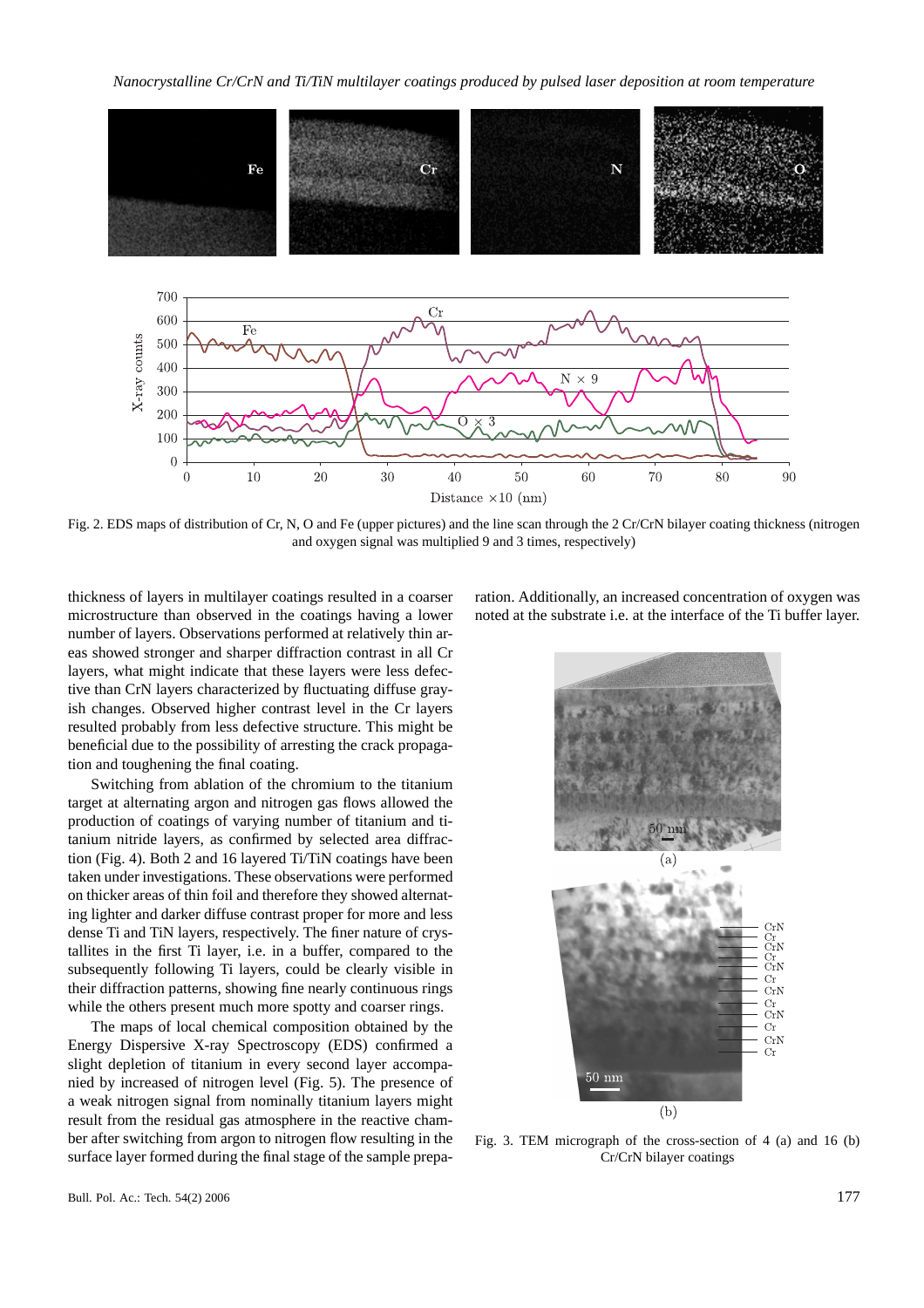

Fig. 4. TEM micrograph of the cross-section of 2 Ti/TiN bilayer coating



Fig. 5. EDS maps of Ti, N, O and Fe distribution of 2 Ti/TiN bilayer coating



Fig. 6. TEM micrograph of the cross-section of 16 Ti/TiN bilayer coating

The Ti/TiN coatings consisting of higher number of layers showed similar microstructure as those of the Cr/CrN coatings, i.e. very fine columnar crystallites in nitride layers and less defective structure in the metallic inter-layers (Fig. 6).

**3.2. Mechanical tests.** Scratch test was used to assess mechanical properties of multilayered Cr/CrN and Ti/TiN type coatings. Additionally, single layer coatings of these materials were analyzed as a reference. The contact of the scratch indenter with the single Cr layer under small, i.e. ∼5 N load resulted in formation of very small buckling cracks of an unconformal type within a scratch track (Fig. 7a).



Fig. 7. Images of the scratch path up to the critical load Lc for: (a) Cr single layer, (b) CrN single layer, (c) 2 Cr/CrN bilayers, (d) 16 Cr/CrN bilayers

Only an application of much higher loads, i.e. above 20 N causes cracks at the edges of the scratch track, which however remain limited to near track areas even at a load up to 30 N. The load under which side cracks started to develop was defined as the critical load Lc. Generally, that type of wear traces indicates a good adhesion of the fabricated coatings to the substrate. Scratch tests performed on the single CrN layer caused the formation of a net of extensive chevron cracks already at 4N (Fig. 2b). Thus this load was taken as Lc. The rise of load to 10N caused total destruction of the coating. Cr/CrN multilayers subjected to the same test showed intermediate resistance to cracking under the indenter as compared to the Cr and CrN coatings. The first unconformal type of buckling cracks on the wear track appeared under the load of 6 N, which was taken as  $L_c$ . Under the higher loading applied i.e. from 9 to 13 N, conformal type buckling cracks were developed. The behaviour of the Cr/CrN bilayers was different, thus two kinds of cracks (unconformal and conformal) appeared at the same load. Results of critical value of load for the Cr/CrN system are presented in Table 2.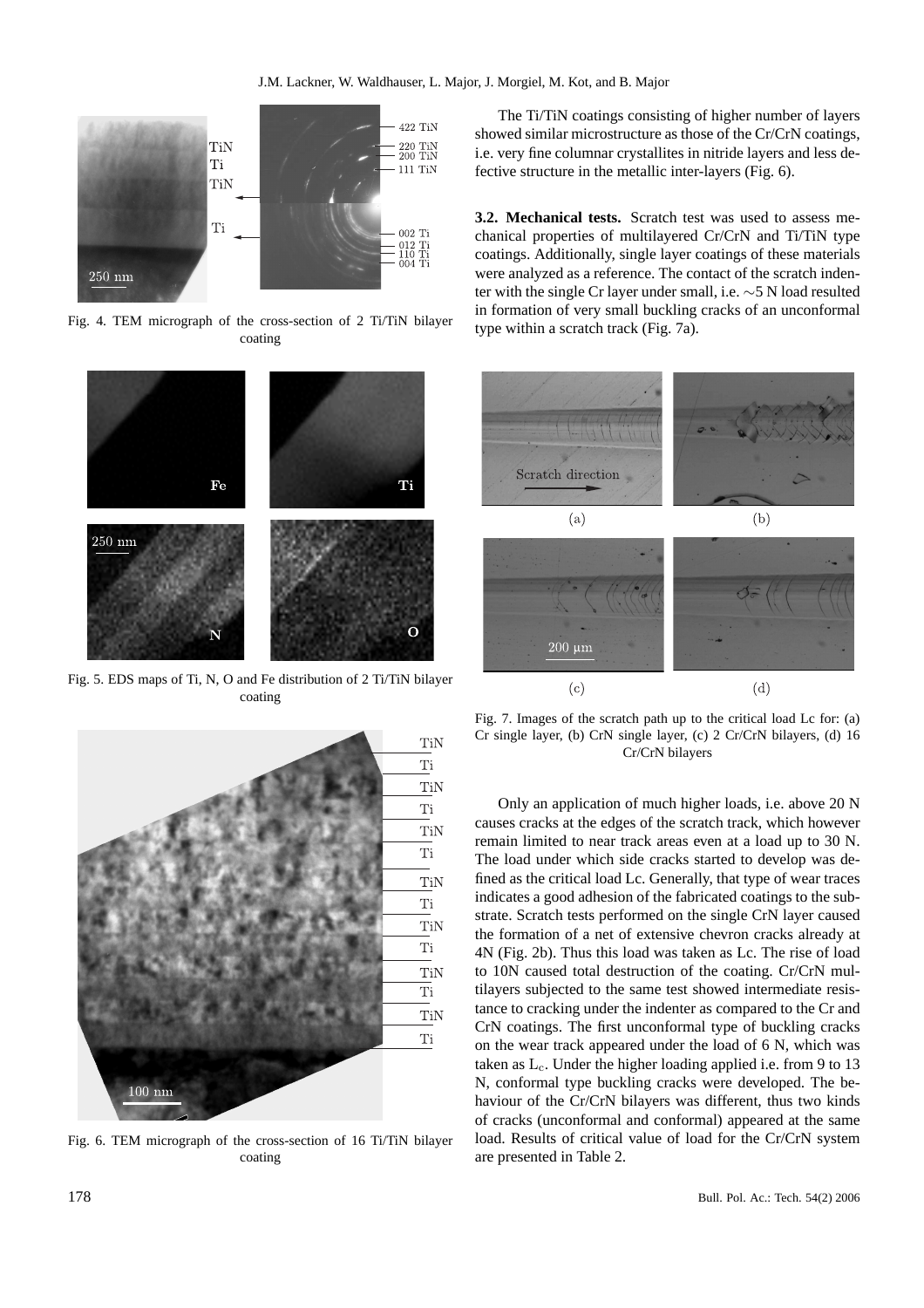Table 2 Scratch test results of the multilayer materials based on Cr/CrN

| Sample             | Max. load $(N)$ | $L_c(N)$ |
|--------------------|-----------------|----------|
| Сr                 |                 | 5        |
| CrN                |                 | 4.4      |
| Cr/CrN             |                 | 5.6      |
| $2 \times Cr/CrN$  | 30              | 7.1      |
| $4 \times Cr/CrN$  |                 | 7.7      |
| $16 \times Cr/CrN$ |                 | 6 6      |

Results of the scratch test of the multilayer materials based on the Ti/TiN composition are presented in Table 3 and Fig. 8. The titanium coating was softer and showed a crack formation much earlier than the chromium films (see Fig. 8c). On the other hand, the TiN coating turned out more cracking resistance than the CrN also in case of the multilayer coatings. In all cases the Ti/TiN type coatings presented conformal type buckling cracks (Fig. 8).

Table 3 Scratch test results of the multilayer materials based on Ti/TiN

| Sample            | Max. Applied load (N) | $L_c(N)$ |
|-------------------|-----------------------|----------|
| Ti                |                       | 8.5      |
| TiN               |                       | 16.4     |
| <b>TiTiN</b>      |                       | 23.3     |
| $2 \times$ TiTiN  | 30                    | 16.1     |
| $4 \times$ TiTiN  |                       | 13.6     |
| $8 \times$ TiTiN  |                       | 21.8     |
| $16 \times$ TiTiN |                       | 22.9     |





Fig. 8. Images of the scratch path up to the critical load Lc for: (a) Ti single layer, (b) TiN single layer, (c) 2 Ti/TiN bilayer, (d) 16 Ti/TiN bilayers

## **4. Discussion**

Microstructure observations of Cr/CrN and Ti/TiN multilayer coatings showed that the PLD method gives a good control

over individual metallic or nitride layer thickness down at least to 30 nm. Referring to the introduced in the literature spacing parameters of the repeat in the structure, the multilayer period varied in the range 30 to 250. The first metallic layer, serving as a buffer for the whole coating, was characterized by a very fine microstructure. The next metallic layers located between the nitride layers showed coarser less defective structures compared to the nitride layers. It could indicate that they might be quite effective in crack arresting. The reason of different microstructure of the buffer layer might result from deposition serves as a final pumping stage of the vacuum and therefore it either contains oxides or higher level of oxygen as confirmed by the EDS microanalysis. The presence of the oxides usually increase material brittleness and compromise the coating adherence, so the target ablation should start with the substrate covered with shutter or protected using other ways.

The scratch test experiments confirmed good resistance to cracking of the chromium layer and rather poor of the CrN. The single Ti layer of titanium showed a medium resistance to cracking, while the TiN exibits an increase of about two times. The Ti/TiN multilayers, similarly like the Cr/CrN, presented varying resistance to cracking with an increasing number of layers, which is in line with the reported results [5], but in this case the average resistance to cracking for the majority of coatings was significantly higher than for the starting TiN.

It is impossible to compare directly the presented results in this work for the coatings produced using the PLD method to other PVD ones, especially in a case of different total thickness. In our experiments, the total thickness was  $1 \mu m$ , thus increasing number of bilayers, the individual layer thickness diminishes dramatically to about 30 nm in 16 bilayer system which corresponds to multilayer period in the range 30 to 250. Presented results of our experiments are in good agreement with the TiN multilayer coatings deposited onto austenitic stainless steel substrates by sputter ion plating (SIP) [9], however the authors reported results for 3 µm total thickness. The critical load measured for their multilayes was in the range of 15 to 20 N for low multilayer period and dramatically decreased to about 10 N for larger periods (over 25 multilayer period and for single layer). Thus the obtained values for the fabricated multilayers in the current work, which are in the range of 8.5 to 23 N are optimistic. The reported in the literature [5] quality of Cr/CrN multilayers deposited by both RF magnetron sputtering and cathodic arc deposition with the total thickness close to 1.4 µm was good, however, the microstructure of the cross-section was examined by SEM images. The deposition was performed at the substrate heating to 350◦C.

Thin foil preparation for TEM in case of multilayer coatings is usually difficult thus the presented in this paper TEM images of the total thickness, which allow to distinguish individual layers, seems to be unique. HRTEM examinations of the materials presented in this work are in progress for study of interface between the hard (nitride) and buffer (metallic) layers and this problem is of great importance due to determination of sensitivity to delamination and crack arresting.